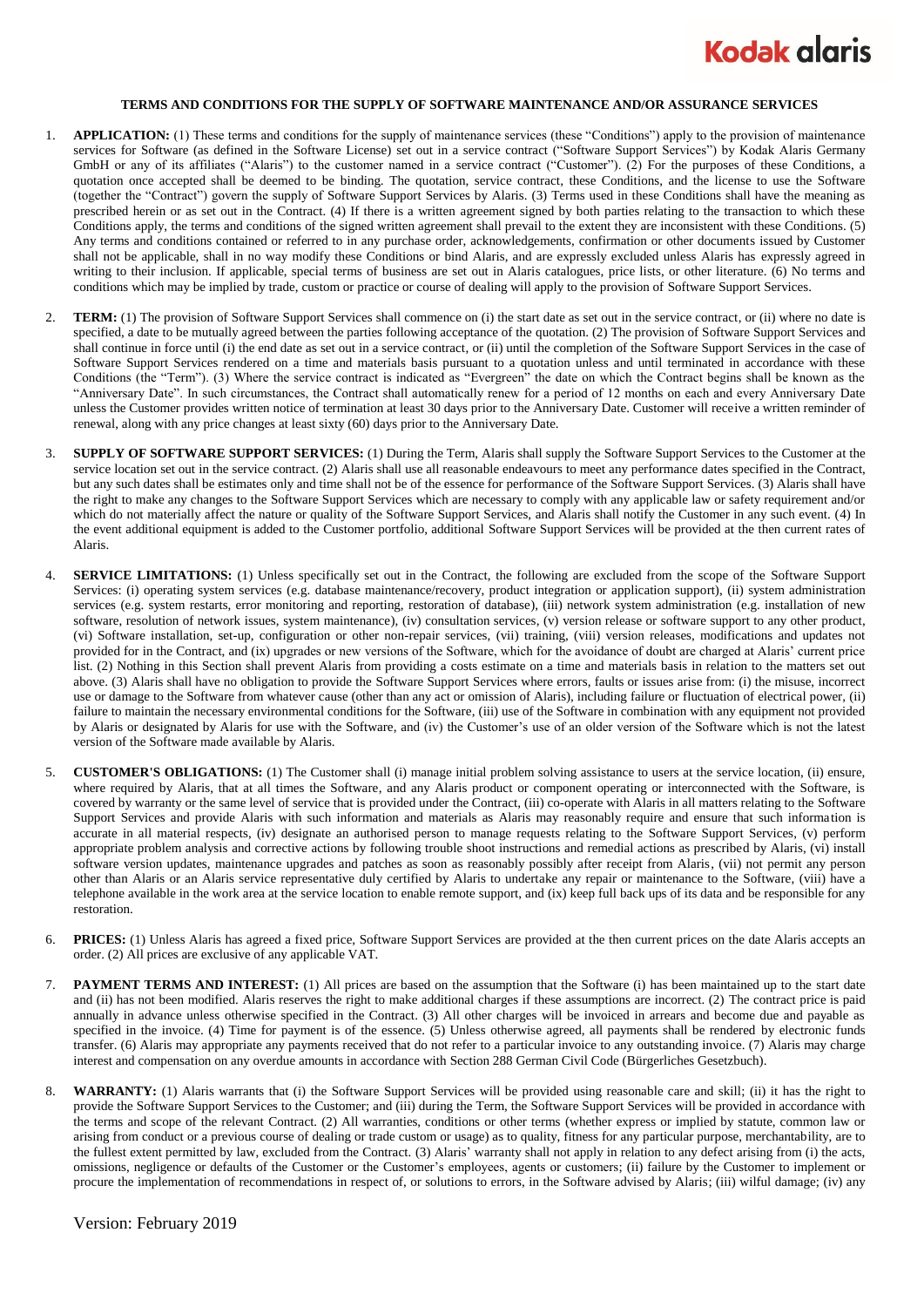maintenance of the Software by any person other than Alaris or its designees or without Alaris' prior written consent; (v) any failure, fault, accident, neglect or misuse of equipment, software or media not supplied by Alaris; and (vi) any breach of Customer's obligations under the Software License, howsoever arising. (4) Customer is only entitled to withhold payment of invoices or make deductions on account of Software Support Services claimed to be defective, if Customer´s claim is uncontested by Alaris or has been finally established and non-appealable.

- **LIMITATION OF LIABILITY:** (1) Alaris' liability for breach of the warranty set out in Section 8 (1) above, is initially limited for Alaris to use commercially-reasonable efforts, at Alaris' expense, to replace software media or modify the Software so that the warranty specified under Section 8 (1) is true. In the event of a warranty claim, Customer shall be responsible for the removal of any defective Software and subsequent replacement of any replacement Software. (2) If modification or replacement fails twice and Customer has set a reasonable time limit, Customer shall be entitled to claim subject to the limitation according to (3) and (4) legal warranty rights.(3) Subject to (4), Alaris' aggregate liability for all claims, whether in contract, tort (including in either case negligence), misrepresentation (other than fraudulent misrepresentation), breach of statutory duty or otherwise pursuant to the Contract, shall be limited to the foreseeable damage which at the time of entering into the respective Service Contract is typical in those cases and to the breach of a material obligation under the respective Service Contract (Cardinal Obligation) that is essential for the proper fulfilment of the Service Contract and in which the Customer can rely to be fulfilled. (4) Nothing in the Contract shall be deemed to exclude or limit Alaris' liability in respect of: (i) Loss or damage caused by wilful intent or gross negligence of Alaris or Alaris' officers, employees, agents or contractors; (ii) Injuries to or death of any person, caused by Alaris or Alaris' officers, employees, agents or contractors; or (iii) any other liability which cannot be excluded at law.
- 10. **INTELLECTUAL PROPERTY:** (1) Customer acknowledges that all intellectual property rights meaning all inventions, patents, registered designs, design rights, database rights, copy rights know-how, trademarks, trade secrets and all other intellectual property rights, and the applications for any of the same and any rights or forms of protection of a similar nature and having equivalent or similar effect to any of them which may subsist anywhere in the world ("Intellectual Property Rights") in the Software Support Services shall belong to Alaris or the relevant third-party owners (as the case may be). (2) Customer shall not cause or permit any third party to cause any damage or endanger the Intellectual Property Rights of Alaris.
- 11. **INDEMNIFICATION:** (1) Without prejudice to any other rights of Alaris, Customer shall indemnify Alaris for any loss suffered by Alaris by reason of any use by Customer, Customer's employees, agents or customers, whether arising directly or indirectly, of the Software other than in accordance with this Contract. (2) Customer shall further indemnify and hold Alaris harmless against any loss or damage which it may suffer or incur as a result of the Customer's breach of any third-party additional terms howsoever arising. (3) In the event of a claim, or notification of an intention to make a claim, which may reasonably be considered likely to give rise to a liability under this indemnity ("Claim"), Customer shall: (i) as soon as reasonably practicable, give written notice of the Claim to Alaris specifying the nature of the Claim in reasonable detail; and (ii) not make any admission of liability, agreement or compromise in relation to the Claim. (4) Customer shall not, except with the prior written consent of Alaris, consent to entry of any judgment or enter into any settlement that does not include as an unconditional term the giving by the claimant or plaintiff to Alaris and its affiliates a release from all liability and blame with respect to the Claim.
- 12. **SUSPENSION AND TERMINATION:** (1) If Alaris' performance of any of its obligations under the Contract is prevented or delayed by any act or omission by the Customer or failure by the Customer to perform any relevant obligation ("Customer Default"), Alaris shall without limiting its other rights or remedies have the right to suspend performance of the Software Support Services until the Customer remedies the Customer Default, and to rely on the Customer Default to relieve it from the performance of any of its obligations (to the extent the Customer Default prevents or delays Alaris' performance of any of its obligations). (2) Alaris shall not be liable for any costs or losses sustained or incurred by the Customer arising directly or indirectly from Alaris' failure or delay to perform any of its obligations as set out in the Contract; and the Customer shall reimburse Alaris for any costs or losses sustained or incurred by Alaris arising directly or indirectly from the Customer Default. (3) Without prejudice to its other rights, Alaris may terminate the Contract or in its sole discretion suspend performance of the Software Support Services immediately by written notice to the Customer in the event that (i) Customer fails to pay any sums due under the Contract and Alaris has specified, without result, an additional period for performance or cure; (ii) Customer breaches any terms of the Contract, including failure to install software updates, maintenance upgrades and patches as soon as reasonably possible and Alaris has specified, without result, an additional period for performance or cure or if the nature of the breach of duty is such that setting a period of time is out of the question, a warning notice is given instead; (iii) Customer is unable to pay its debts as they fall due, passes a resolution for winding up (other than for the purposes of a solvent amalgamation or reconstruction) or if a court of competent jurisdiction makes an order to that effect, enters into a receivership or liquidation or otherwise ceases to carry on business or an analogous event occurs to Customer in any jurisdiction; or (iv) an event pursuant to Section 15.2 or pursuant to Section 17.6 where such event has persisted for more than 14 days. The specification of a period of time according to (3) (i) and (ii) can be dispensed with if (i) Customer seriously and definitively refuses payment or remedy of the breach; (ii) Customer does not render performance by a date specified in the contract or within a period specified in the contract; or (iii) special circumstances exist which, when the interests of both parties are weighed, justify immediate termination.
- 13. **CONFIDENTIAL INFORMATION:** (1) All non-public, confidential or proprietary information of Alaris, including but not limited to, specifications, samples, patterns, designs, plans, drawings, documents, data, business operations, pricing, discounts or rebates, disclosed by Alaris in connection with the Contract, whether disclosed orally or disclosed or accessed in written, electronic or other form or media, and whether or not marked, designated or otherwise identified as "confidential," shall be deemed to be confidential, to be used solely for the purpose of performing under the Contract and may not be disclosed or copied unless authorized in advance by Alaris in writing. (2) Upon Alaris' request, Customer shall promptly return all documents and other materials received from Alaris and delete any copies made thereof. (3) Alaris shall be entitled to apply for injunctive relief for any violation of this Section. (4) This Section does not apply to information that is: (i) in the public domain; (ii) known to Customer at the time of disclosure; (iii) rightfully obtained by Customer on a non-confidential basis from a third party; or (iv) is required to be disclosed by any applicable law or by order of any Court of competent jurisdiction or any government body, agency or regulatory body, provided that the receiving party shall use all reasonable endeavours to give the disclosing party as much written notice of the disclosure as it reasonably can to enable the disclosing party to seek a protective order or other action protecting the confidential information from disclosure.
- 14. **DATA PROTECTION:** (1) Each party will comply with its obligations in terms of laws and regulations relating to the protection or disclosure of personal data, sensitive data or such other data which is deemed to be 'personal' pursuant to applicable data protection law in force from time to time. (2) Each party shall indemnify, defend and hold the other party harmless against claims resulting from or in connection with the indemnifying party's non-observance or insufficient observance of such obligations or any of its obligations in this Section 14.
- 15. **MAJOR BUSINESS CHANGE:** (1) If in the reasonable opinion of Alaris there is or is likely to be a major change in the business operations of Alaris or the Customer which has or could have an adverse impact on the viability of the provision of the Software Support Services to be supplied to the Customer ("Major Business Change"), Alaris shall notify the Customer and Alaris and the Customer shall meet and discuss in good faith whether the provisions of any Contract between Alaris and the Customer needs to be varied. (2) In the event that the parties cannot agree in good faith on such contract variations within a period of 30 days of the parties meeting, then either party has the right to terminate the Contract between them. (3) Unless